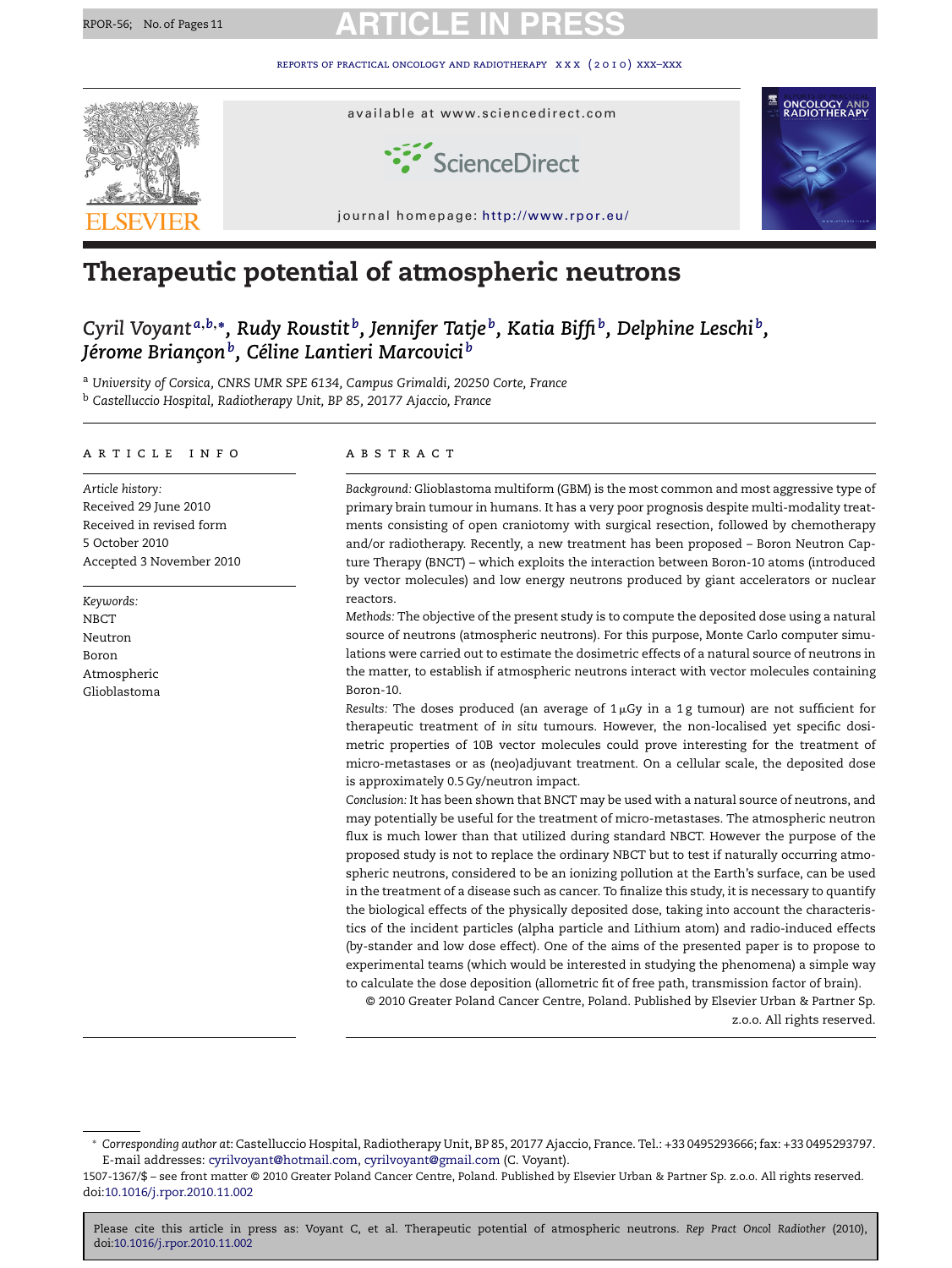### **Nomenclature**

| $D_{ij}$                | dose deposited by the reaction i and the nucleus<br>j(Gy)         |
|-------------------------|-------------------------------------------------------------------|
| $N_0$                   | total number of neutron (NU)                                      |
| E                       | energy variable (J)                                               |
| t                       | time variable (s)                                                 |
| S                       | surface variable (m)                                              |
| $N_i$                   | number of nuclei j (NU)                                           |
| V                       | volume $(m^3)$                                                    |
| $\sigma_{\iota\varphi}$ | cross section for reaction <i>i</i> and nucleus <i>j</i> ( $m2$ ) |
| $E_{ij}^n$              | energy deposited after the reaction i on the                      |
|                         | nucleus $j$ $(J)$                                                 |
| x                       | depth (m)                                                         |
| m                       | mass (kg)                                                         |
| Ψ                       | differential neutron flux $(J^{-1} s^{-1} m^{-2})$                |
| $\rho$                  | density ( $g \text{ cm}^{-3}$ )                                   |
| $\mu_{en}/\rho$         | attenuation coefficient (J $kg^{-1}$ )                            |
| $E_{a,s,b}$             | neutron energy in air, skull and brain (J)                        |
| $L_{s,b,t}$             | mean free path (m)                                                |
| $T_{s,b,t}$             | transmission factor for skull, brain and tumour                   |
|                         | (NU)                                                              |
| Depth                   | tumour depth in brain (m)                                         |
| F(E)                    | cumulative distribution function for neutron                      |
|                         | related to energy (NU)                                            |
| n <sub>i</sub>          | number of neutron with energy i (NU)                              |
| $N_a$                   | Avogadro constant (mol $^{-1}$ )                                  |
| $A_i$                   | atomic mass number for nucleus j (atomic mass<br>unit, u)         |
| $\sigma(E,j)$           | total cross section for the nucleus j and the                     |
|                         | energy $E(m^2)$                                                   |
| $P_{E,j}$               | capture probability on nucleus j with the energy                  |
|                         | E(NU)                                                             |
| $m_{rec}$               | mass of recoil nucleus during elastic collision                   |
|                         | (kg)                                                              |
| $m_n$                   | neutron mass = 1.0087 u                                           |
| $\varphi$ rec           | deflexion angle in the system of the center of                    |
|                         | mass (rad)                                                        |
| $E_0$                   | energy of incident particle (J)                                   |
| $w_r(E)$                | weighting factor designed to reflect the differ-                  |
|                         | ent radiosensitivity of the tissues (NU)                          |
| $E_{i,f}$               | initial and final neutron energy (J)                              |
|                         |                                                                   |

# **1. Background**

In 2007, cancer caused about 13% of all human deaths (7.6 million). Some of the most invasive malignant tumours are breast cancer, colorectal cancer, lung cancer, and stomach and liver cancer. Brain tumours are not very common as they account for only 1.4% of all cancers in the United States. Patients with benign gliomas may survive for many years, but in most cases of glioblastoma multiforme (GBM), survival is limited to a few months after diagnosis without treatment.<sup>[1,2](#page-9-0)</sup> Despite being the most prevalent form of primary brain tumour, GBM occurs in only 2–3 cases per 100,000 people in Europe and North America. It is the most common and most aggressive type of primary brain tumour in humans. The usual multimodality treatment consists of open craniotomy with surgical resection of as much of the tumour as possible, followed by concurrent or sequential chemotherapy, antiangiogenic therapy with bevacizumab, gamma knife radiosurgery, standard radiotherapy, and symptomatic care with corticosteroids. Another therapeutic approach is based on the Boron Neutron Capture Therapy (BNCT) which was proposed in 1936 by Dr. Gordon Lecher only 4 years after the discovery of the neutron. $3-5$  This method, which is well adapted for intra-cranial cancer treatments, is simple and well-designed in concept but complex and difficult in execution. It is based on the capacity of thermal neutrons to induce a reaction with Boron-10 nuclei, forming a compound nucleus (excited Boron-11 in Eqs. (1) and (2)) which then promptly disintegrates to Lithium-7 and an alpha par-ticle ([Fig. 1\).](#page-2-0) $6-8$  Both the alpha particle and the Lithium ion produce closely spaced ionizations in the immediate vicinity of the reaction, with a range of approximately 4 and 8 $\mu$ m, for Lithium-7 and alpha particle respectively, or roughly the diameter of one cell (10  $\mu$ m).

 $_{5}^{10}B + _{0}^{1}n \rightarrow _{2}^{4}He + _{2}^{4}Li + 2.79 MeV$  (6%) (1)

 $^{10}_{5}B + ^{1}_{0}n \rightarrow ^{4}_{2}He + ^{4}_{2}Li + \gamma(0.48 \text{ MeV}) + 2.31 \text{ MeV}$  (94%) (2)

This technique is advantageous since the radiation damage occurs over a short range and thus normal tissues can be spared. The path of the reaction products is shown in [Fig. 2.](#page-2-0)

The NBCT is a well recognized treatment for GBM, particularly due to its efficiency, but is unfortunately very difficult to access as only a few radiotherapy units can use a proton accelerator. $9,2$  In France, this service is not available to patients.

An alternative to this would be to find a new source of neutrons that is easily exploitable. Because free neutrons are unstable (mean lifetime of about 15min), they can only be obtained from nuclear disintegrations, nuclear reactions, or high-energy reactions such as in cosmic radiation showers or collision accelerators. Cosmic radiation interacting with the Earth's atmosphere continuously generates neutrons.<sup>10-15</sup> The cosmic rays (essentially 85% of Hydrogen and 12.5% of Helium) penetrate the magnetic fields of the solar system and the Earth, and as they reach the Earth's atmosphere, they collide with atomic nuclei in the air (78% Nitrogen, 21% Oxygen and 1% Argon) to create cascades of secondary radiation of every kind. The intensity and energy distribution of different particles that make up atmospheric cosmic radiation vary in 3 essential parameters: altitude, location in the geomagnetic field (correlated to latitude, it deflects low-momentum charged particles back into space), and time in the sun's mag-netic activity cycle.<sup>[16–18](#page-9-0)</sup> [Table 1](#page-2-0) shows the implication of the first two (altitude and latitude). Atmospheric shielding, correlated to altitude, is determined by the thickness of the air mass above, called atmospheric depth.

At high altitude, geomagnetic latitude has a small effect on the shape of the neutron spectrum and a very large effect on the neutron radiative flux. In [Fig. 3, r](#page-3-0)epresenting the results found by Roesler in 1998, $19$  we can see how strong an influence atmospheric depth has on the neutron flux. It decreases by a factor of 100 between high altitude (20 km corresponding to an atmospheric depth of 50 g cm<sup>-2</sup>) and sea level (corresponding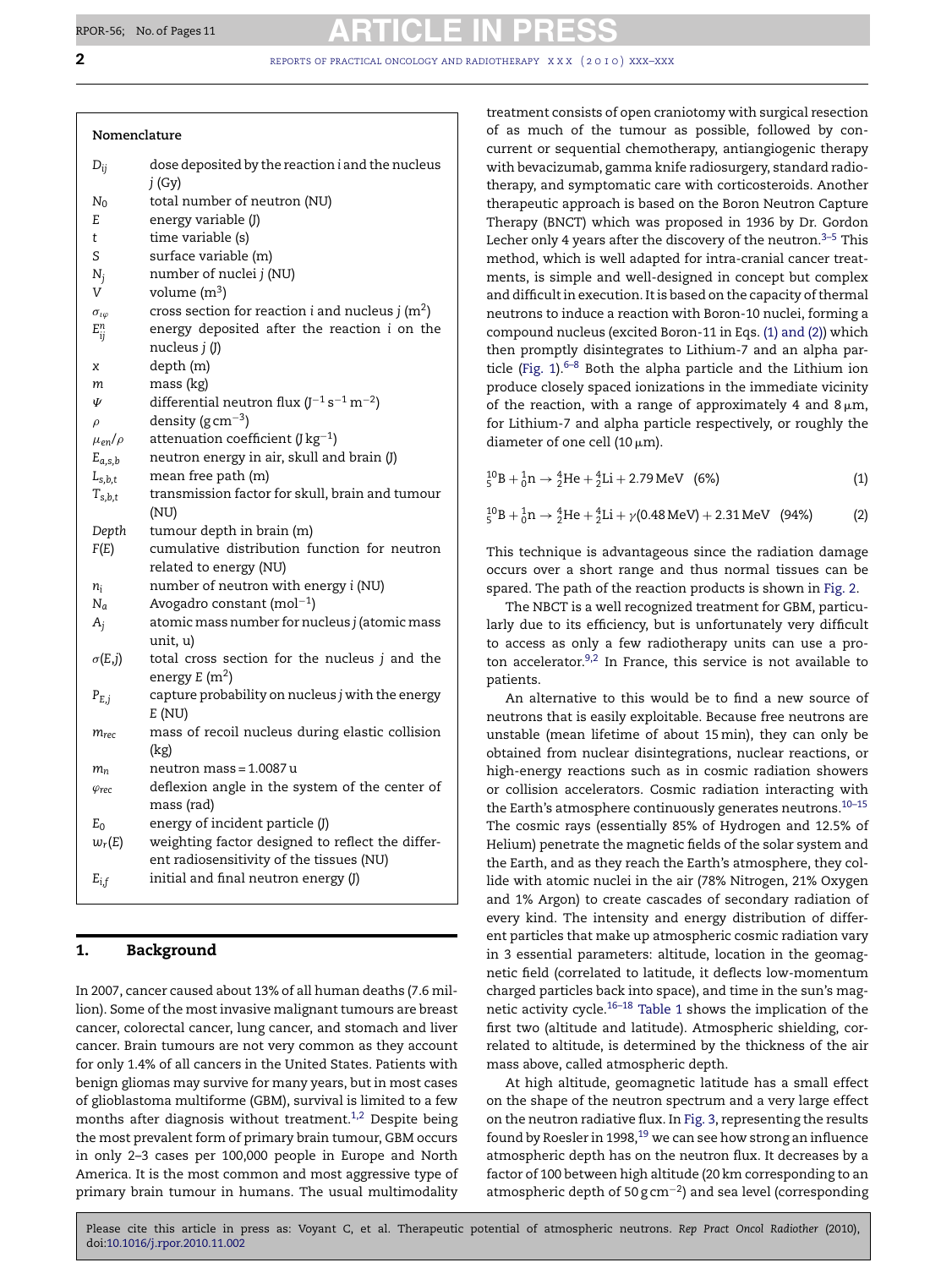<span id="page-2-0"></span>

Fig. 1 – Schematic of <sup>10</sup>B(n,α)<sup>7</sup>Li capture reaction in a cancer cell (left), and total cross-section (right) versus energy ((n,α0) **and (n,**-**1)). Region 1 called low energy with mean cross section = 2000b; Region 2 middle energy with mean cross section = 20b; Region 3 high energy with mean cross section = 1b.**



**Fig. 2 – Penetration depth of alpha particle (1.47 MeV) in the muscle at left. On the right, the zoom of the last micrometer. Red points are the elastic scattering on hydrogenous nucleus, and green points the scattering of the secondary hydrogenous particle (SRIM© calculator). (For interpretation of the references to colour in this figure legend, the reader is referred to the web version of the article.)**

to an atmospheric depth of 1000 g cm−2). Latitude is important as there is an increase by a factor of about 10 between the minimum intensity (at the Equator) and the maximum (at the Polar Regions).

The last parameter linked with the flux of atmospheric neutrons is solar variation. There are periodic components in these variations, mainly the 11-year solar cycle (or sunspot cycle), but also the solar magnetic activity cycle. It modulates the flux of high-energy galactic cosmic rays entering the solar system. As a consequence, the cosmic ray flux in the inner solar system (or neutron flux in the atmosphere) is correlated with the overall level of solar activity.

## **2. Aim**

The atmospheric neutron flux is much lower than that used during standard NBCT (10 n/s/cm<sup>2</sup> vs.  $10^9$  n/s/cm<sup>2</sup>). Small as this flux may be, its characteristics are certainly compatible for clinical use: free source for an ecological approach, frac-

| Table 1 - Relation between neutron flux, altitude and geographic location. |                                           |               |                                              |  |
|----------------------------------------------------------------------------|-------------------------------------------|---------------|----------------------------------------------|--|
| Geographic location                                                        | Atmospheric depth ( $g \text{ cm}^{-2}$ ) | Altitude (km) | Neutron fluence rate $\rm (cm^{-2}\,s^{-1})$ |  |
| $19^{\circ}$ N, $127^{\circ}$ W                                            | 53.5                                      | 20.3          | 1.24                                         |  |
| 54°N, 117°W                                                                | 56                                        | 20.0          | 9.8                                          |  |
| 56°N, 121°W                                                                | 101                                       | 16.2          | 9.6                                          |  |
| 38°N, 122°W                                                                | 201                                       | 11.9          | 3.4                                          |  |
| $17^\circ$ N, 76 $^\circ$ W                                                | 1030                                      | $\mathbf{0}$  | 0.0127                                       |  |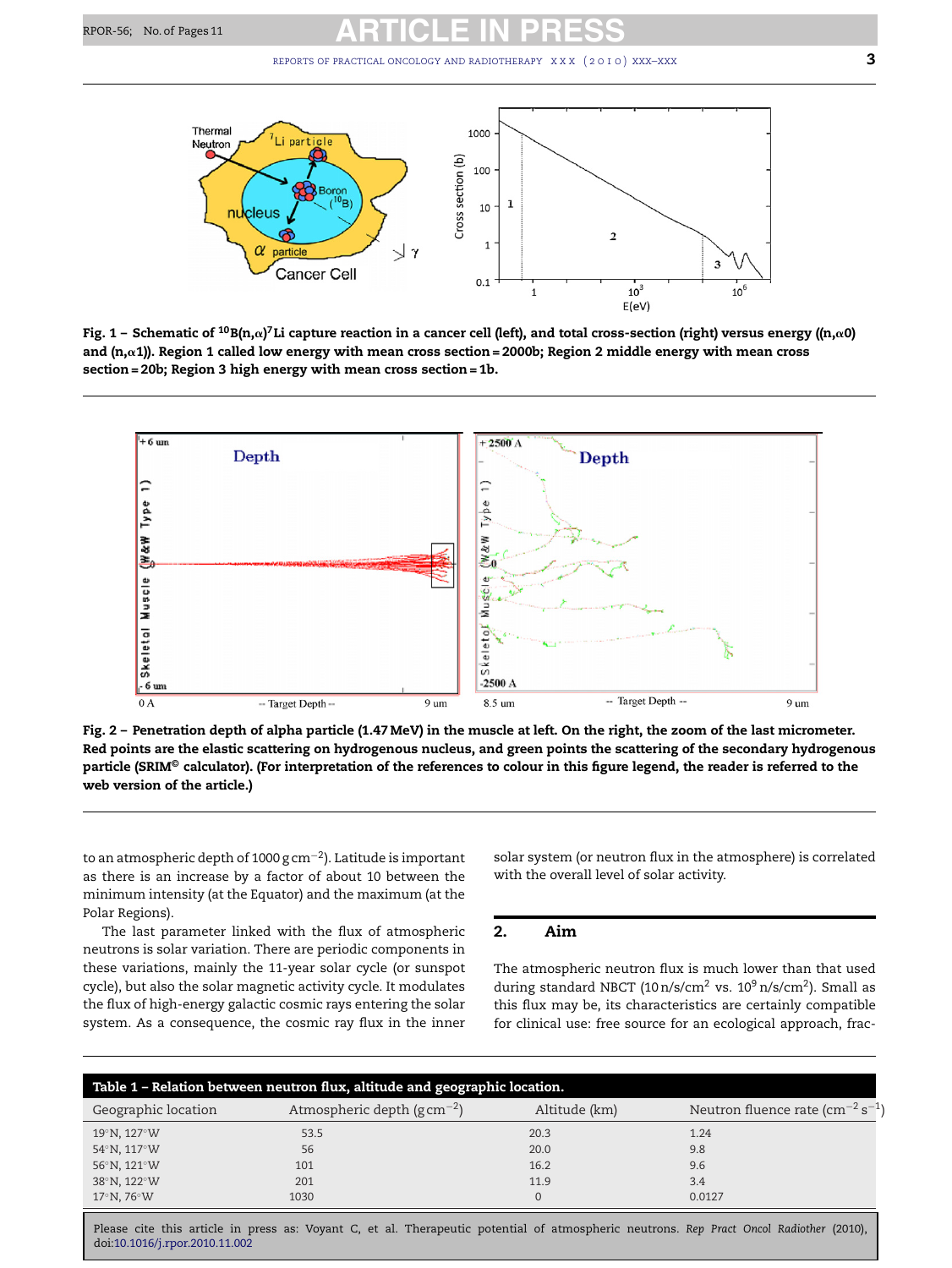<span id="page-3-0"></span>**4** *REPORTS OF PRACTICAL ONCOLOGY AND RADIOTHERAPY X X x (2010) XXX–XXX* 



**Fig. 3 – The depth dependence of the neutron flux, calculations for three different conditions. Polar region (minimum and maximum) and equatorial region.**

tionated dose to allow normal cells to recover, localised dose deposition (only in tumour cells), and a disease being incurable (or hardly curable) with conventional tools. The purpose of the proposed study is not to replace the ordinary NBCT, but to test if naturally occurring atmospheric neutrons, considered to be an ionizing pollution at the Earth's surface, can be used in the treatment of a disease such as cancer. Before beginning the calculation, we know that atmospheric neutrons are not candidates to be considered for a global and single therapy (case of standard BNCT), however it is interesting to study the ability of atmospheric neutrons to be used as an adjuvant or neo-adjuvant treatment.

### **3. Materials and methods**

### *3.1. BSH (Na2B12H12S1) and BPA(C9H12O4BN)*

In clinical neutron capture therapy,  $10B$  compounds such as BPA and BSH have been widely used as short-range alpha particle-producing agents.[20–25](#page-9-0) It is believed that BSH, which has been clinically used in brain tumours, can pass through the disrupted blood–brain barrier and thus selectively accumulate in brain tumour tissue. BPA is an analogue of an essential amino acid phenylalanine, and is actively taken up in cells not only as an amino acid analogue for protein synthesis, but also as a tyrosine analogue for melanogenesis. Owing to this property, BPA has been clinically used for the treatment of malignant cells. To characterise these molecules, it is essential to quantify the nuclear reaction rate produced by the interaction with atmospheric neutrons. In this first study, we are not considering the concentration and the biological distribution of these molecules in the organism. We hypothesise that neutrons interact with carrier molecules and simulate the

| Table 2 - Nuclear reactions distribution after impact<br>between neutron and BPA or BSH. |                   |              |           |       |
|------------------------------------------------------------------------------------------|-------------------|--------------|-----------|-------|
|                                                                                          | Radiative capture | $(n,\alpha)$ | (n,p)     | (n,n) |
| <b>BSH</b>                                                                               | 1%                | 94%          | $\sim$ 0% | 5%    |
| <b>BPA</b>                                                                               | 1%                | 88%          | $\sim$ 0% | 11%   |

different processes to establish which reactions are most probable. The estimation is done for all atmospheric neutrons (the full spectra are used). The cross sections were produced using ENDF/B library (available on [http://t2.lanl.gov](http://t2.lanl.gov/)). Table 2 shows that the two molecules used in the simulation are appropriated for the neutron interaction: the alpha-producing reaction reveals to be the most frequent one (94% for BSH and 88% for BPA).

### *3.2. Analytic dose expression*

Before analytically calculating the absorbed dose into tissues $1,26$  resulting from a succession of interactions between atmospheric neutrons and Boron nuclei, it is necessary to assume that the dose is comparable to kerma (transferred energy equals deposited energy) as the alpha and Lithium particles have a strong LET along with a very short pathway into the matter. Eqs. (3) and (4) stand for the expression of the average on-laid dose after a succession of interactions between neutrons and tissues. It becomes possible to define a mass coefficient of absorption denoted as  $(\mu_{en}/\rho)$  in Eq. (5).

$$
d^{3}D_{ij} = \frac{d^{3}N_{0}}{dE dt ds} \frac{N_{j}}{V} \sigma_{ij} E_{ij}^{n} \frac{x}{m} dE dt dS
$$
 (3)

$$
d^{3}D_{ij} = \Psi \frac{N_{j}}{V^{2}} \sigma_{ij} E_{ij}^{n} \frac{\partial}{\partial \rho} dE dt dS
$$
 (4)

$$
d^{3}D_{ij} = \Psi\left(\frac{\mu_{en}}{\rho}\right) dE dt dS
$$
 (5)

 $E_{ii}^{n}$  is in fact equivalent to the *Q*-value of the reaction (default or excess of mass during the nuclear reaction). In the case of the radiative capture reaction, the value is nil as the dose will not be laid-on into the volume *V*. This method of calculation is relevant only in relatively simple cases. If we consider the lowering of the incident flux or a complex and heterogeneous substance, this method is impractical. Therefore, we have chosen to use a hybrid or mixed method which combines both an analytic model and Monte-Carlo type algorithms to quantify the doses in use.

### *3.3. Modelling methodology*

The characteristics of the matter (skull, brain and tumour) are essential to simulate the absorbed dose. We have chosen to use a detailed brain and skull composition as seen in [Table 3.](#page-4-0) The tumour is considered similar to the brain (same chemical composition) with 20 $\mu$  $\gamma$ /g of Boron10 (average value found in the literature), representing 0.002% of a tumour weighing  $1 g<sup>3</sup>$  $1 g<sup>3</sup>$  $1 g<sup>3</sup>$ . The initial conditions are presented in [Fig. 4.](#page-4-0) To simplify the calculation, only some reactions cross sections are chosen: (n,n), (n, $\alpha$ ) (n,p) and (n, $\gamma$ ).<sup>[27](#page-10-0)</sup> This is a realistic hypothesis because other reactions are not frequent with the specific energy of atmospheric neutrons, their cross sections being too low. The simulation is done with the Visual-Basic programming language and the ENDF/B library. The computer used is a Xeon, 3 GHz and 2 GB (RAM). The ENDF/B evaluations are the basis for the nuclear data library used by radiation transport codes such as MCNP. The neutron flux spectrum used for the manipulation is measured at 12 km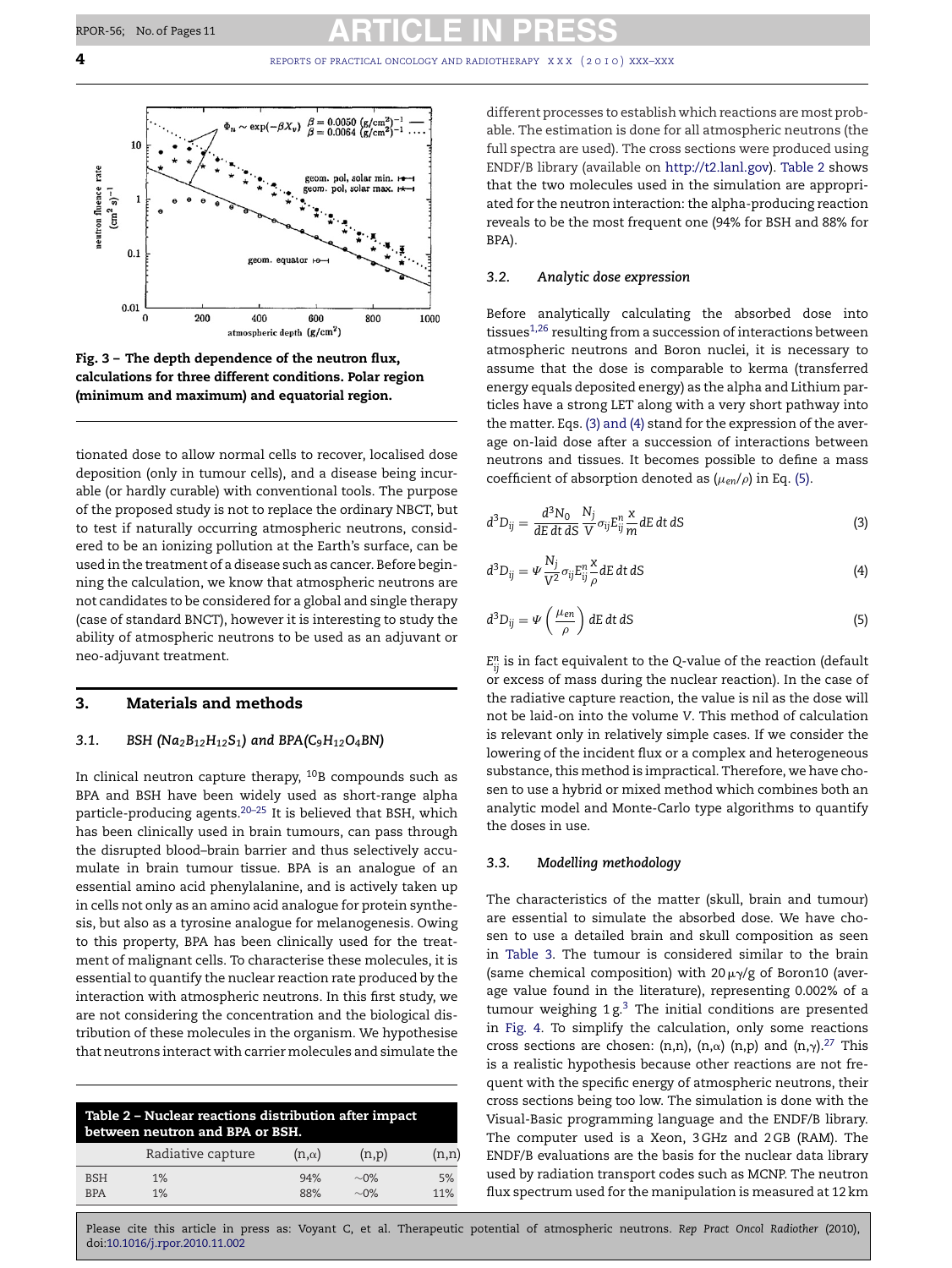<span id="page-4-0"></span>

| Table 3 - Brain and skull characteristics. |                                      |                                                     |                                             |                                              |
|--------------------------------------------|--------------------------------------|-----------------------------------------------------|---------------------------------------------|----------------------------------------------|
| Element                                    | Isotope                              | Natural abundance (%)                               | Skull mass fraction (%) $\rho_s$ = 1.5 g/cm | Brain mass fraction (%) $\rho_b$ = 1.05 g/cm |
| H                                          | $\mathbf{1}$<br>$\sqrt{2}$           | 99.985<br>0.015                                     | 3.4                                         | 9.5                                          |
| $\mathsf C$                                | 12                                   | 100                                                 | 15.52                                       | 18.5                                         |
| $\bigcirc$                                 | 16<br>$17$                           | 99.862<br>0.138                                     | 43.54                                       | 65                                           |
| $\rm N$                                    | 14<br>15                             | 99.634<br>0.366                                     | 4.2                                         | $3.5\,$                                      |
| Ca                                         | 40<br>42<br>43<br>44<br>46<br>$48\,$ | 96.941<br>0.647<br>0.135<br>2.086<br>0.004<br>0.187 | 22.51                                       | 1.5                                          |
| $\, {\bf P}$                               | 31                                   | 100                                                 | 10.31                                       | $\mathbf{1}$                                 |
| S                                          | $32\,$<br>33<br>$34\,$<br>36         | 95.02<br>0.75<br>4.21<br>0.02                       | 0.3                                         | $0.2\,$                                      |
| Mg                                         | 24<br>$25\,$<br>$26\,$               | 78.93<br>$10\,$<br>11.07                            | 0.21                                        | $\mathsf{O}\xspace$                          |
| $\rm K$                                    | 39<br>40<br>41                       | 93.26<br>0.01<br>6.73                               | $\mathsf{O}\xspace$                         | 0.4                                          |
| Na                                         | 23                                   | 100                                                 | $\mathsf{O}\xspace$                         | 0.2                                          |
| Cl                                         | 35<br>37                             | 75.77<br>24.23                                      | $\mathbf 0$                                 | $0.2\,$                                      |



**Fig. 4 – Numerical phantom simulation.**

altitude and 45◦ latitude. The number of simulation events tested oscillates between 6000 and 60,000, but experiments show results are similar from 6000 simulations. The following sections describe different steps of the simulation, as listed in [Fig. 5.](#page-5-0)

### *3.3.1. Cumulative distribution function related to neutron energy*

The first stage of the simulation determines the cumulative distribution of neutron energy in the air. This means calculating the function  $F = F(E)$ , described in Eq. (6), enabling to allocate a random number between 0 and 1 to a neutron incident energy. There are 14.7 neutrons/s/cm2 in this particular case.

$$
F(E) = \frac{\sum_{i=E_{\min}}^{E} n_i}{\sum_{i=E_{\min}}^{E_{\max}} n_i}
$$
(6)

Once the incident energy has been allocated, the simulation requires estimating the interaction inside the brain and the skull. The tools used are the mean free paths and the transmission (attenuation) factors.

#### *3.3.2. Attenuation factor and neutron capture*

This parameter allows to quantify the number of neutrons (only capture type) interacting in the brain and the skull. The probability of neutron capture reactions is defined in Eq. [\(7\),](#page-5-0) showing that the neutrons have merged to form a heavier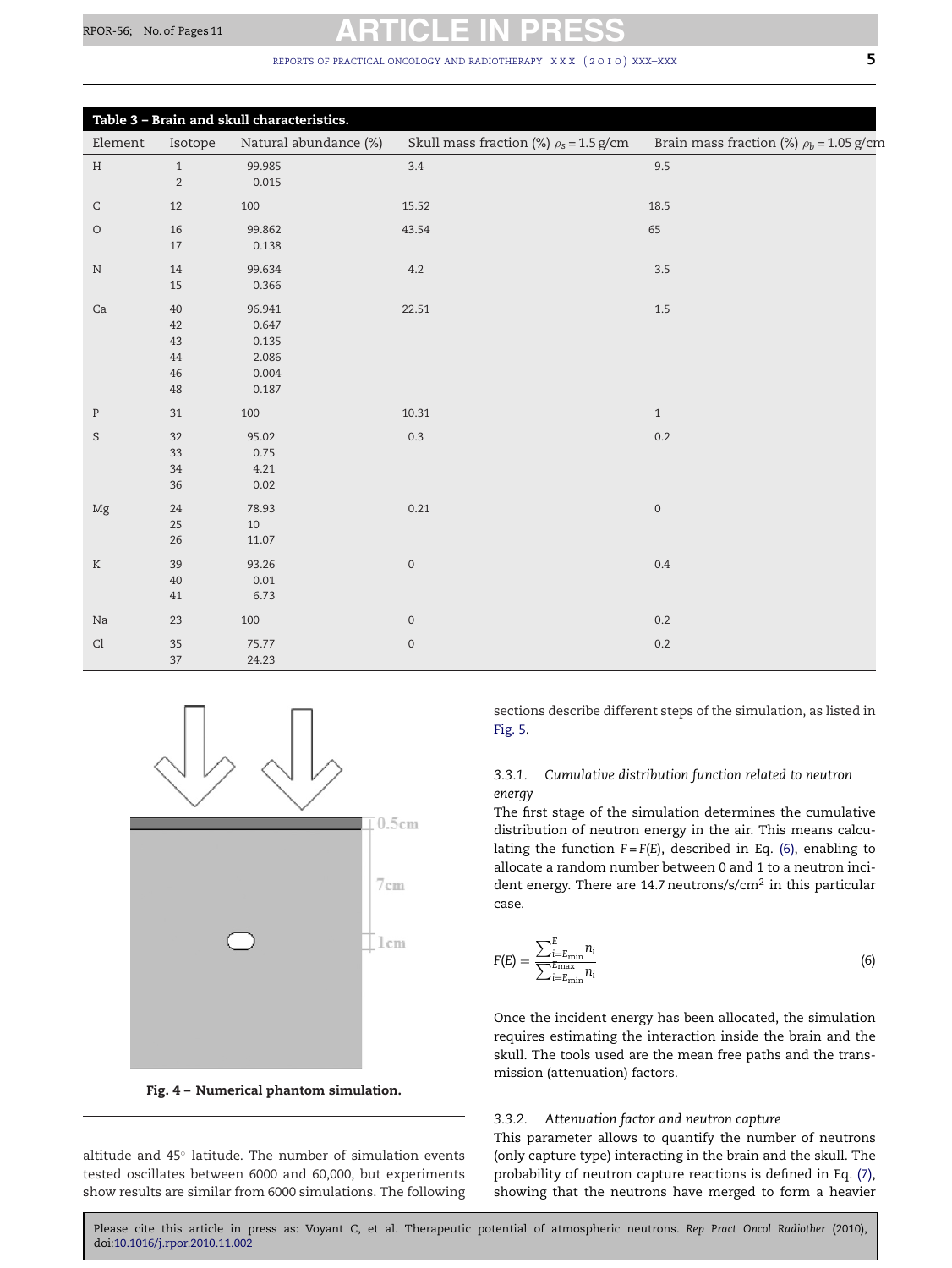

<span id="page-5-0"></span>

**Fig. 5 – Schematic model used.**

nucleus.

$$
P_{E,j} = \rho x N_a \frac{1}{A_j} \sigma(E,j)
$$
\n(7)

The elastic and inelastic reactions (n,n) are not considered in the expression of the total capture cross sections because the neutrons continue to travel after impact. The transmission factor is calculated from the precedent probability factor by the expression  $T = 1 - \sum_j P_{E,j}$ . So, a coefficient of zero means the neutron is stopped in the matter and a coefficient of 1 means there is no capture at all. In the intermediate case, when the coefficient ranges between 0 and 1, a random number between 0 and 1 is compared to the transmission factor *T*. If this number is less than *T*, we consider there is no neutron capture, otherwise the neutron is captured and stopped in the matter.

#### *3.3.3. Mean free path*

The mean free path of a particle is the average distance covered by the neutron between successive impacts. Alternatively, it is the distance at which the intensity of particles drops by 1/*e*. This coefficient is calculated with the following formula:

$$
L = \sum_{i} \frac{A_i}{\rho N_a \sigma(E, i)}
$$
(8)

In the case of mean free path for capture, the  $\sigma(E, i)$  is related to the reaction (n, $\alpha$ ) (n,p) and (n, $\gamma$ ), and for the elastic scattering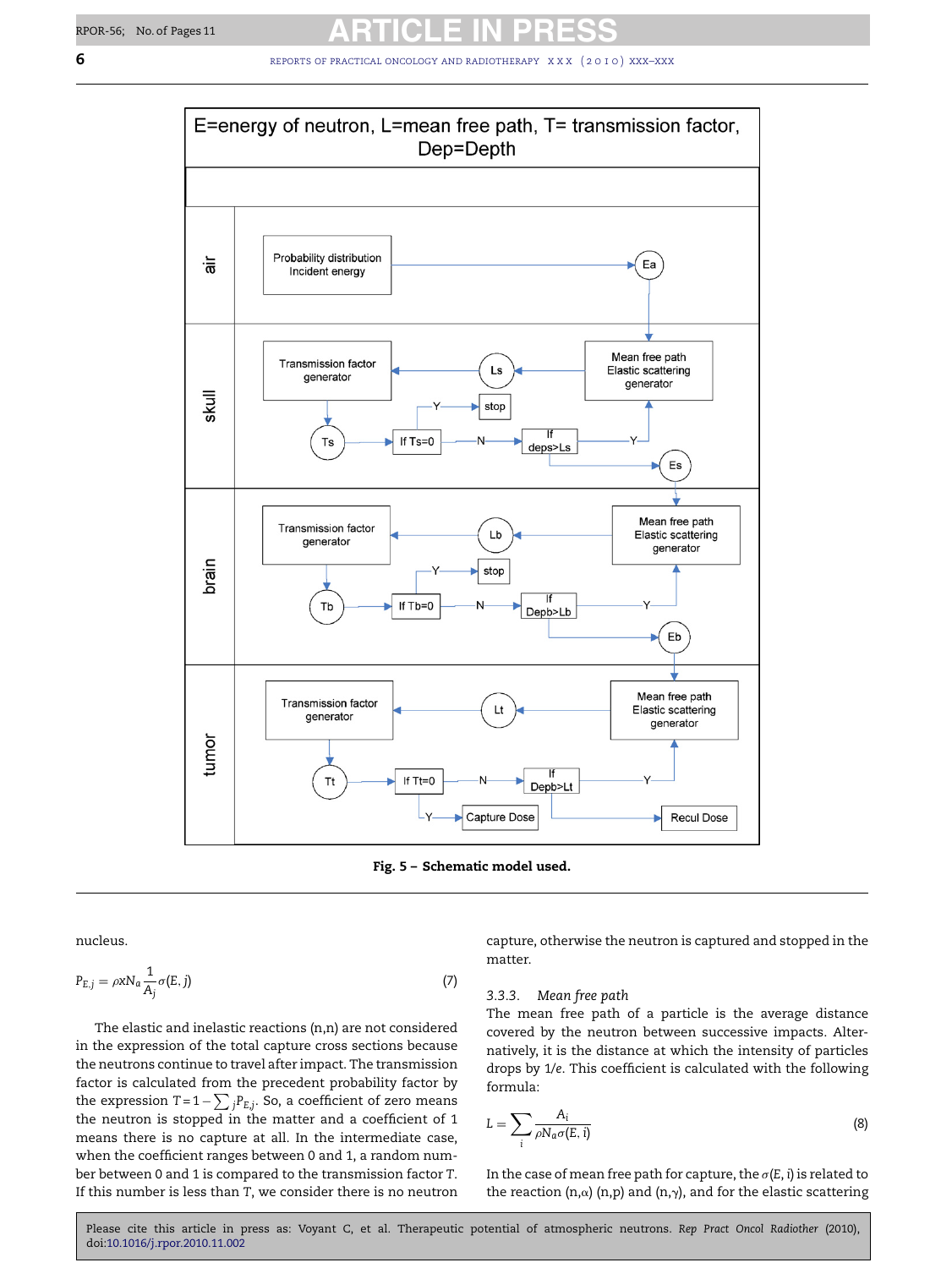<span id="page-6-0"></span>

**Fig. 6 – Cumulative distribution function related to incident energy neutron.**

 $\sigma(E, i)$ , it is only related to the elastic reaction.

#### *3.3.4. Elastic interaction*

We consider the energy loss is possible only with the elastic diffusion. All the capture reactions attenuate the beam but do not modify the energy of the incident particle. In the case of elastic collisions between neutrons and other particles, the energy lost is calculated in Eq. (9):

$$
E_{rec} = E_0 \frac{4m_{rec}m_n}{\left(m_{rec} + m_n\right)^2} \cos^2 \varphi_{rec}
$$
\n(9)

when  $E_0$  < 10 MeV, the reaction is isotropic and the cosine term is replaced by the factor 1/2. If the collision is done with a Hydrogen nucleus, the expression of the energy loss by the neutron is  $E_0/2$ .

#### **4. Results**

#### *4.1. Air stage*

The cumulative distribution function related to the incident neutron energy is represented in Fig. 6. This figure shows that the energy of atmospheric neutrons is very low. A random assortment from this function reveals that 50% of neutrons have energy of less than 1 MeV, and 80% of less than 10 MeV.

#### *4.2. Skull stage*

The thickness of the skull is about 0.5 cm, which generates a weak attenuation, as shown in Fig. 7. The transmission factor varies between 99.5% and 100%, meaning that very few neutrons are absorbed by the skull. The allometric fit of the results is described by  $T_s = 0.99997 - 0.00162E$  (eV)<sup>-0.45609</sup> ( $R^2 = 0.995$ ). This manipulation is done by the Origin Pro software. The second observation is related to the elastic interaction in the skull. The manipulation shows that the probability for a neutron to undergo an elastic interaction is less than 0.5%. In fact, the neutron flux is unchanged by crossing the skull.



**Fig. 7 – Transmission factor for the skull (thickness 0.5 cm).**

### **Table 4 – Mean free path in the brain, for the atmospheric neutrons. The average is related to the neutron energy distribution.**

| Energy                                           | L capture (cm) | L elastic (cm) |
|--------------------------------------------------|----------------|----------------|
| $0.025 \, \text{eV} < \cdots < 0.5 \, \text{eV}$ | 119            | 0.811          |
| $0.05 \, \text{eV} < \dots < 1 \, \text{keV}$    | 2360           | 0.815          |
| $1 \text{ keV} < \dots < 500 \text{ keV}$        | 32,600         | 1.54           |
| 500 keV $<$ $\cdots$ < 50 Mev                    | 5460           | 8.58           |
| $0.025 \, \text{eV} < \dots < 50 \, \text{MeV}$  | 12,800         | 453            |

#### *4.3. Brain stage*

Without Boron (as in the healthy brain), neutrons have a higher probability of undergoing an elastic scattering process than a capture process. Table 4 shows the difference between those two modes. Capture reactions are rare, while those related to elastic collisions can be very frequent (every 1 cm for energies below 1 KeV). Neutrons with energies higher than 50 MeV were not considered in this study because they are only in small amounts and more complex reactions begin to interfere. The allometric fit for the mean free path between two elastic collisions is given by  $L_b$  (cm) = 0.81147 + 6.048.10<sup>-5</sup>E



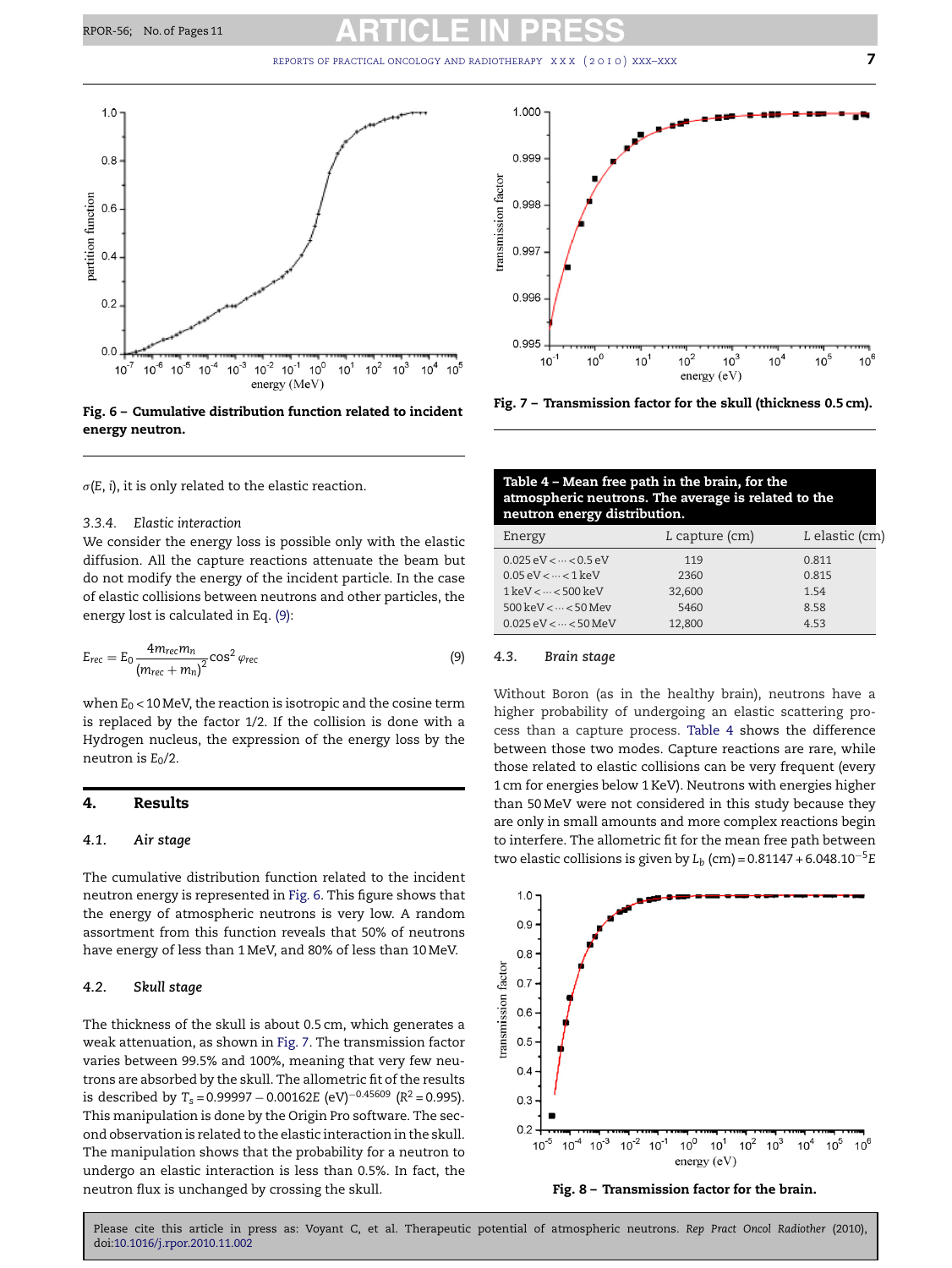**8 8 REPORTS OF PRACTICAL ONCOLOGY AND RADIOTHERAPY** XXX (2010) XXX–XXX



(eV)<sup>0.78671</sup> ( $R^2$  = 0.999). The chosen method consists in determining whether, with this distance, the neutron will be captured or will continue on its path. If it is not mitigated, we consider it will lose some of its energy during the elastic collision. This method is repeated until the neutrons cross the brain and reaches the tumour. [Fig. 8](#page-6-0) shows the results for the transmission of neutrons during the passage through the brain. The analytic expression of this curve can be given by a standard allometric equation: *Ts* = 0.99943 − 0.003735*E* (eV)−0.49955 (*R*<sup>2</sup> = 0.999). We can observe that neutrons with energy higher than 0.1 eV will not be altered, and will continue on their path. During the simulations, we used the analytic expression of the transmission coefficients or the free average distance, which greatly reduce computation time (42 s instead of 15 h for 6000 neutrons).

#### *4.4. Tumour stage*

As mentioned earlier, we consider that the tumour composition is equivalent to that of the brain comprising of Boron. The mean free paths of elastic collisions are almost equivalent to those shown in the previous section. However, the transmission factor will be changed. Collisions like  $(n,\alpha)$  will be predominant at low energy, amending the first part of the transmission curve of the tumour (Fig. 9). The procedure is the same as that established in the case of the brain.

### *4.5. Model validation*

To validate the model and the method of calculation, we have made use of the SIEVERT calculation model (System of information and evaluation of flight exposure to cosmic radiation in transports, as available on [www.sievert-system.org\)](http://www.sievert-system.org/), a tool developed by IRSN. This tool allows quantifying the dose received by aircrew during a flight, $28$  which is associated with the presence of neutrons at that altitude. Thus, we could compare the results given by our methodology with those established by the IRSN. In this manipulation, the numerical phantom does not contain Boron or tumour. We only simulated a flight and calculated the dose deposited in a cylindrical model representing a person. The SIEVERT cuts airspace in 265,000 stitches according to altitude, latitude and longitude and then assigns them a dose rate (recalculated every month). For a flight from Paris to New York, the software simulates an effective dose of 6.1 $\mu$ Sv/h. We have made large approximations with the available data. The spectrum used corresponds to the one applied during the previous manipulation, for a similar latitude but at a different solar period. The simulation target is a cylinder 20 cm  $\times$  1.80 m with a weight of 56.5 kg. Its composition is the same as that previously described for the brain. As before, there are very few capture reactions. Furthermore, the only reactions of interest to us are the elastic reactions (n,n), the deposit dose caused by the recoil nucleus. The average energy transferred to the cylinder is calculated by  $\bar{D} = m^{-1} \sum (E_f - E_i) w_r(E)$ . The result of 4.37 µSv/h implies a difference of 30% with the reference SIEVERT. However, the numerous approximations make this result interesting and in accordance with the requirement we have set ourselves, namely to only work within the order of magnitude validating the interaction of atmospheric neutrons with the nuclei of Boron-10.

#### *4.6. Dosimetric aspect*

The study of El Moussaoui et al.<sup>[29](#page-10-0)</sup> shows that pre-filtering the neutron beam allows to ameliorate the registered depth dose, the incident energy of neutrons must be reduced to between 1 eV and 10 keV. To obtain this value, the Moroccan team simulated different "neutron decelerators" and noted the results. Inspired by this study, we studied the effects of a decelerator formed by water on the incidental spectra of neutrons. By interposing 10 cm (or 20 cm with less impact) of water between the beam and the test patient, we considerably increased the proportion of neutrons with energies ranging between 1 eV and 10 keV. The chosen simulation conditions are the attenuator of 10 cm of water, a crane thickness of 0.5 cm and a tumour of 1 cm containing 20  $\mu$ g of Boron-10. The simulation is made with 6000 incident neutrons. In addition to changing the spectrum, the attenuator induced a neutron loss of 5% (capture reaction), but these are neutrons that would not have been able to reach the tumour because they mostly had a very low energy ([Fig. 10\).](#page-8-0) 5.6% of incident neutrons interact with the tumour, implying that the average dose to the tumour is in the order of 1  $\mu$ Gy for 1 h of irradiation (3000 interactions). We see that the value of the mean absorbed dose within the tumour is very low, so the use of this technique as a sole therapy at a tumour site seems inappropriate. However, given the irradiation heterogeneity and low runs of secondary particles (alpha and lithium), this dose does not present any "physical issue", for better understanding we enter the field of micro dosimetry. The deposit is important but on a very small volume. Indeed, at the cell level represented by a cube of  $1 \mu m^3$ , where the dose will fill after a shock to the Boron-10, the absorbed dose is this time about 0.5 Gy/shock. Typically, this level of radiation induces important DNA base damage (i.e. for 1 Gy per cell, there are 2000 oxidised and reduced bases and 250 abasic sites, 1000 single and 40 double strand breaks, and 150 clustered lesions).<sup>[30](#page-10-0)</sup> The non-localised, but specific, irradiation suggests this methodology as a possible source of treatment of micro-metastases (a form of metas-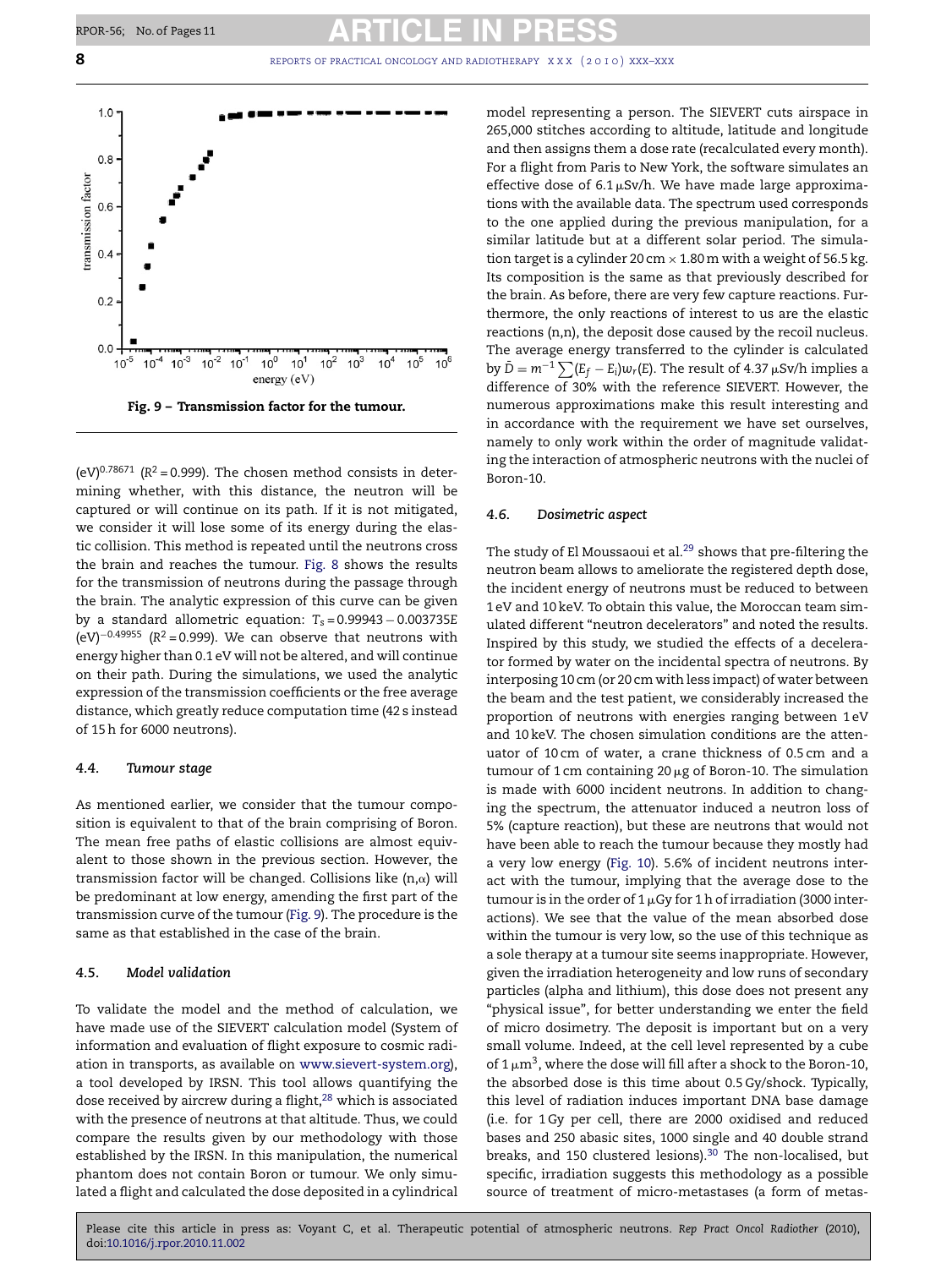<span id="page-8-0"></span>

**Fig. 10 – Neutron spectra after interaction with attenuator (top, 5.12% of neutron stopped), brain (middle, 21.12% of neutron stopped) and tumour (bottom, 26.72% neutron stopped).**

tasis in which secondary tumours are too minuscule to be clinically detected). Adjuvant atmospheric NBCT would focus on destroying these micro-metastases. In addition, we must not forget that the exposure time and the concentration of Boron-10 (fixed at 20  $\mu$ g for the study, but could be increased to at least 50 $\mu$ g) are directly proportional to the number of interactions. If one of these parameters increases, the number of interactions within the tumour will also increase. These values must also be contrasted with the different radiobiological effects inherent in the nature of secondary particles depositing dose (alpha and Lithium). A relatively weak dose rate, but with a well-targeted dose within a single cell, will lead to radiobiological effects. The first is related to the low dose rate effect,<sup>[31](#page-10-0)</sup> the main effects of which are repair, repopulation and re-oxygenation which increase the radiosensitivity of the cells. This process is equivalent to the process observed during brachytherapy. The second aspect is related to the deleterious effects, such as mutagenesis, observed in cells that are not directly hit, a process called the by-stander effect. $32,30$ Another effect to consider is where mutations are induced in cells that are hit only in the cytoplasm and not in the nucleus where DNA is located. Normal cells (without Boron) do not undergo a great dose deposition, at least no greater than during a standard flight. For these healthy cells, the ratio (concentration of boron) with malignant cells is about 10, revealing the low toxicity of Boron injection at altitude in healthy cells.

### **5. Conclusions**

The present study shows that atmospheric neutrons can interact with Boron-10 found on molecular targets (BSH and BPA). These results were clearly predictable beforehand, but the code developed allows to quantify simply the dose after the penetration into the brain. However, the low flux of neutrons does not allow us to assume that it is possible to treat visible tumours (large cell colony), but rather micrometastases. To validate this hypothesis, the presented study must be completed with laboratory experiments to quantify the real effect of this radiation on the B-10 and biological cells. It is an intersection of several disciplines (microdosimetry, nuclear physics, bystander effect, low dose effect, etc.). The aim of the presented paper is to propose to experimental teams (which would be interested in studying the phenomena) a simple way to calculate the dose deposition (allometric fit of free path, transmission factor of brain). Moreover, the spectrum used as the basis for this study is a medium spectrum. Obviously, the flux will vary with location and altitude. Likewise, according to the injection protocol, the Boron concentration within GBM as well as the exposure duration will proportionally increase along with the on-laid dose. Sun cycle phases will equally modify the on-laid dose into the tumour. Considering the parameter values before maximising the atmospheric neutron output, we will be able to increase the absorbed dose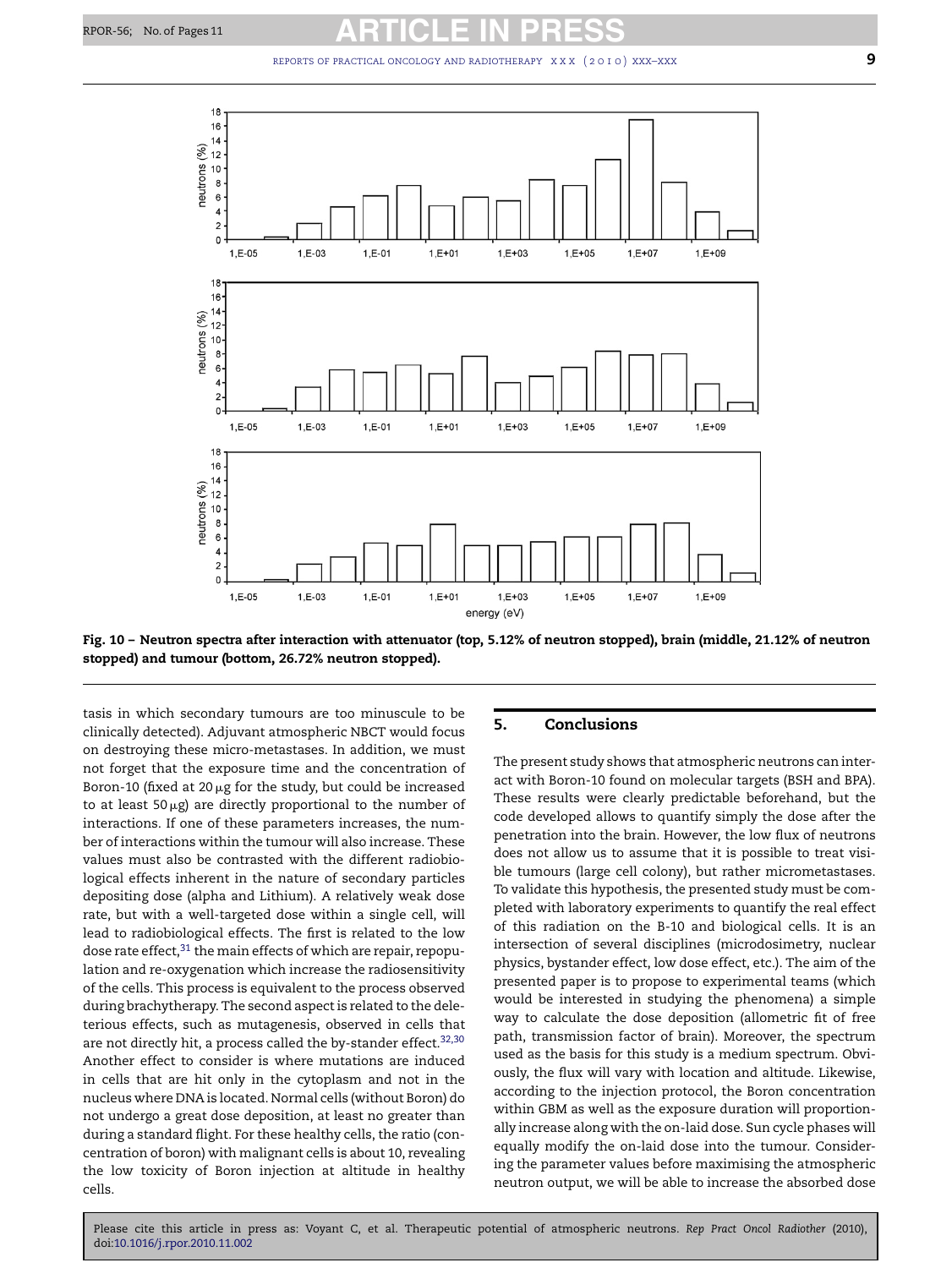<span id="page-9-0"></span>up to a hundred times. Although there are a lot of parameters which influence the dose rate, this radiation is not entirely uncontrollable. Previous calculation (not presented here) has shown that the use of dosimeter may allow to quantify the dose deposited in the tissue by neutron on Boron. The detectors studied (but all neutron detectors are certainly suitable) were luminescent materials (Optically Stimulated Luminescence) of a rare-earth-doped alkaline-earth sulfide with 2% of boron (SrS:Ce,Sm:B). The first results suggest that the dose in the tissue can be calculated by means of a dosimeter. In brief, further studies based on radio-induced effects occurring after the interaction between neutrons into GBM would make it possible to establish whether an aircraft may change into a radiotherapy room.

# **Conflicts of interest**

None.

# **Acknowledgments**

The authors thank Franglo-Traduction for their contributions during the drafting.

### references

- 1. Clark JC, Fronczek FR, Vicente HMG. Novel carboranylporphyrins for application in boron neutron capture therapy (BNCT) of tumors. *Tetrahedron Letters* 2005;**46**(14):2365–8.
- 2. Laramore GE, Spence AM. Boron neutron capture therapy (BNCT) for high-grade gliomas of the brain: a cautionary note. *International Journal of Radiation Oncology, Biology, Physics* 1996;**36**(1):241–6.
- 3. Dorn RV. Boron neutron capture therapy (BNCT): a radiation oncology perspective. *International Journal of Radiation Oncology, Biology, Physics* 1994;**28**(5):1189–201.
- 4. Haritz D, Gabel D, Huiskamp R. Clinical phase-I study of  $Na<sub>2</sub>B<sub>12</sub>H<sub>11</sub>SH$  (BSH) in patients with malignant glioma as precondition for boron neutron capture therapy (BNCT). *International Journal of Radiation Oncology, Biology, Physics* 1994;**28**(5):1175–81.
- 5. Yamamoto T, Matsumura A, Nakai K, Shibata Y, Endo K, Sakurai F, et al. Current clinical results of the Tsukuba BNCT trial. *Applied Radiation and Isotopes* 2004;**61**(5):1089–93.
- 6. Hattori Y, Asano T, Niki Y, Kondoh H, Kirihata M, Yamaguchi Y, et al. Study on the compounds containing 19F and 10B atoms in a single molecule for the application to MRI and BNCT. *Bioorganic & Medicinal Chemistry* 2006;**14**(10):3258–62.
- 7. Morand J, Moss R, Hachem S, Sauerwein W. A method to build an analytic model of the  $^{10}$ B(n,[alpha])<sup>7</sup>Li reaction rate space distribution for boron neutron capture therapy (BNCT). *Applied Radiation and Isotopes* 2009;**67**(7–8 (Suppl. 1)):S149–52.
- 8. Nakagawa Y, Kageji T, Mizobuchi Y, Kumada H, Nakagawa Y. Clinical results of BNCT for malignant brain tumors in children. *Applied Radiation and Isotopes* 2009;**67**(7–8 (Suppl. 1)):S27–30.
- 9. Kim K, Kim JK, Kim SY. Optimized therapeutic neutron beam for accelerator-based BNCT by analyzing the neutron angular distribution from 7Li(p,n)7Be reaction. *Applied Radiation and Isotopes* 2009;**67**(7–8):1173–9.
- 10. Boella G, Dilworth C, Panetti M, Scarsi L. The atmospheric and leakage flux of neutrons produced in the atmosphere by cosmic ray interactions. *Earth and Planetary Science Letters* 1968;**4**(5):393–8.
- 11. Dudkin V, Potapov YU, Akopova A, Melkumyan L, Benton E, Frank A. Differential neutron energy spectra measured on spacecraft in low earth orbit. *International Journal of Radiation Applications and Instrumentation Part D Nuclear Tracks and Radiation Measurements* 1990;**17**(2):87–91.
- 12. Goldhagen P, Clem JM, Wilson JW. Recent results from measurements of the energy spectrum of cosmic-ray induced neutrons aboard an ER-2 airplane and on the ground. *Advances in Space Research* 2003;**32**(1):35– 40.
- 13. Koi T, Muraki Y, Masuda K, Matsubara Y, Sako T, Murata T, et al. Attenuation of neutrons in the atmosphere and a thick carbon target. Nuclear Instruments and Methods in Physics Research Section A: Accelerators, Spectrometers. *Detectors and Associated Equipment* 2001;**469**(1):63–9.
- 14. Kovaltsov GA, Usoskin IG. A new 3D numerical model of cosmogenic nuclide 10Be production in the atmosphere. *Earth and Planetary Science Letters* 2010;**291**(1–4):182–8.
- 15. Leray J. Effects of atmospheric neutrons on devices, at sea level and in avionics embedded systems. *Microelectronics Reliability* 2007;**47**(9–11):1827–35.
- 16. Mavromichalaki H, Papaioannou A, Plainaki C, Sarlanis C, Souvatzoglou G, Gerontidou M, et al. Applications and usage of the real-time neutron monitor database. *Advances in Space Research*; [doi:10.1016/j.asr.2010.02.019,](http://dx.doi.org/10.1016/j.asr.2010.02.019) in press.
- 17. Phillips FM, Stone WD, Fabryka-Martin JT. An improved approach to calculating low-energy cosmic-ray neutron fluxes near the land/atmosphere interface. *Chemical Geology* 2001;**175**(3–4):689–701.
- 18. Plainaki C, Mavromichalaki H, Belov A, Eroshenko E, Yanke V. Modeling the solar cosmic ray event of 13 December 2006 using ground level neutron monitor data. *Advances in Space Research* 2009;**43**(4):474–9.
- 19. Roesler S, Heinrich W, Schraube H. Neutron spectra in the atmosphere from interactions of primary cosmic rays. *Advances in Space Research* 1998;**21**(12):1717–26.
- 20. Ghaneolhosseini H, Tjarks W, Sjöberg S. Synthesis of novel boronated acridines- and spermidines as possible agents for BNCT. *Tetrahedron* 1998;**54**(15):3877–84.
- 21. Gottumukkala V, Luguya R, Fronczek FR, Vicente MGH. Synthesis and cellular studies of an octa-anionic 5,10,15,20 tetra[3,5-(nido-carboranylmethyl)phenyl]porphyrin (H2OCP) for application in BNCT. *Bioorganic & Medicinal Chemistry* 2005;**13**(5):1633–40.
- 22. Heber E, Trivillin VA, Nigg D, Kreimann EL, Itoiz ME, Rebagliati RJ, et al. Biodistribution of GB-10 ( $Na<sub>210</sub>B<sub>10</sub>H<sub>10</sub>$ ) compound for boron neutron capture therapy (BNCT) in an experimental model of oral cancer in the hamster cheek pouch. *Archives of Oral Biology* 2004;**49**(4):313–24.
- 23. Jonnalagadda SC, Cruz JS, Connell RJ, Scott PM, Mereddy Venkatram R. Synthesis of [alpha]-carboranyl-[alpha]-acyloxy-amides as potential BNCT agents. *Tetrahedron Letters* 2009;**50**(30):4314–7.
- 24. Lechtenberg B, Gabel D. Synthesis of a  $(B_{12}H_{11}S)$ 2-containing glucuronoside as potential prodrug for BNCT. *Journal of Organometallic Chemistry* 2005;**690**(11):2780–2.
- 25. Narayanasamy S, Thirumamagal BT, Johnsamuel J, Byun Y, Al-Madhoun AS, Usova E, et al. Hydrophilically enhanced 3-carboranyl thymidine analogues (3CTAs) for boron neutron capture therapy (BNCT) of cancer. *Bioorganic & Medicinal Chemistry* 2006;**14**(20):6886–99.
- 26. Montgomery C, Montgomery D. The intensity of neutrons of thermal energy in the atmosphere at sea level. *Journal of the Franklin Institute* 1940;**229**(2):257–9.